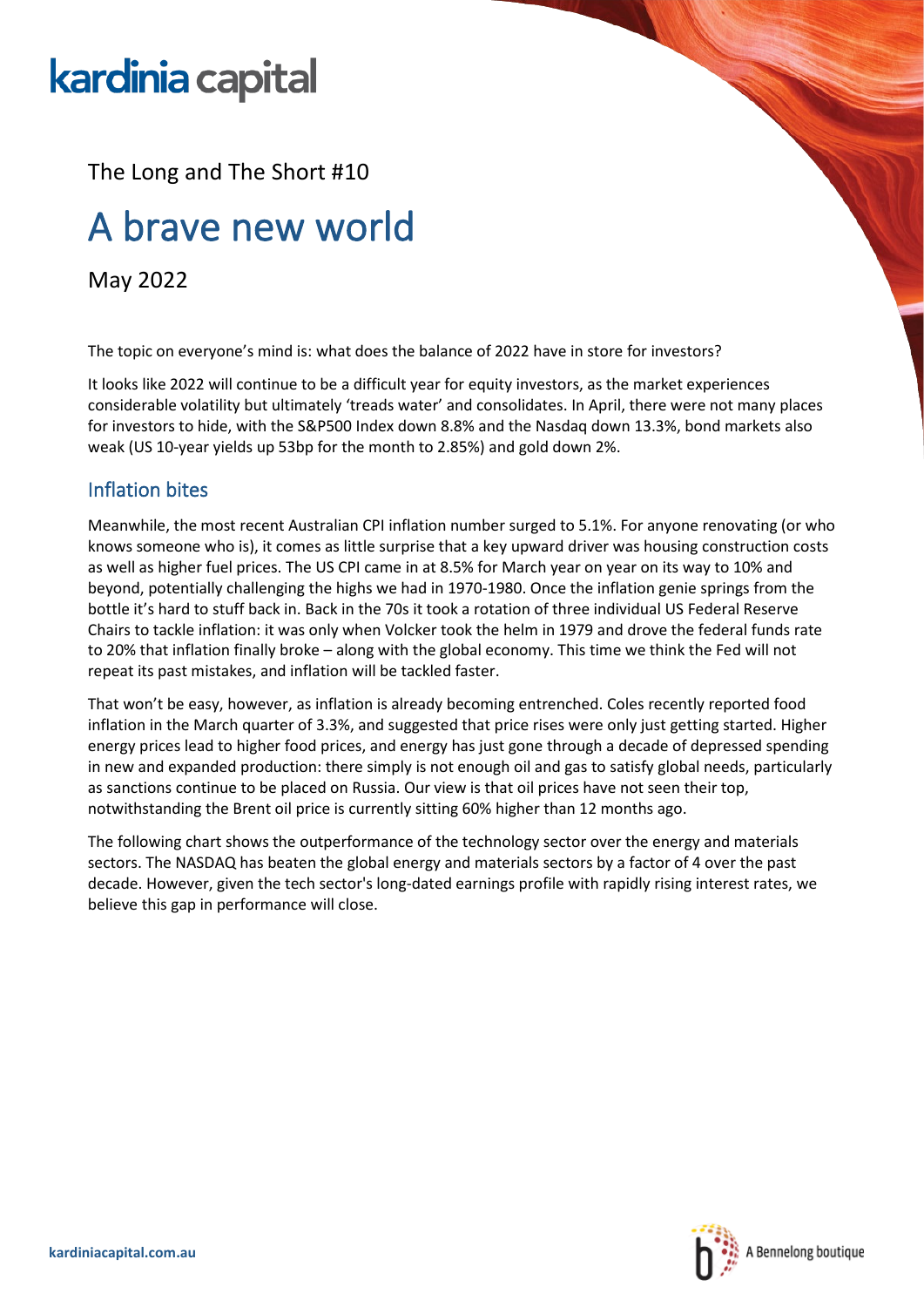

*Source: Bloomberg*

#### Interest rates on the up

The Fed has already raised interest rates twice this year, and the market is forecasting two more 50bps rises in June and July followed by a rate hike every meeting for the remainder of the year. The only thing that could halt that trajectory is if US summer economic data is so weak that a pause in hikes is considered. We saw the US equity market fall 6% during the US Fed's taper program in 2013 and the US Fed quickly reversed course – though that may not be as easy this time, with Powell's mandate being to tame inflation. In the meantime, as equity markets rise the Fed will take every rate hike it can get.

The Reserve Bank of Australia took the opportunity to raise rates by 25bp to 0.35% at its May meeting, above market expectations. The rate increase was immediately passed on in full by each of the major banks. It has been a long time since Australians have experienced rising home loan rates (11 years, in fact) and we expect a considerable impact on consumer discretionary spending as belts are tightened. Former Australian Prime Minister Malcolm Fraser once said "life wasn't meant to be easy" and we think the Australian consumer is about to find out just how hard life can be in a rising interest rate environment. The consumer discretionary sector of the Australian market is down 15% already this calendar year, and that's before many of its constituents have downgraded profit expectations (which we expect to occur over the next 12 months).

#### The benefit of a long short capability

We do not expect the Australian equity market to produce significant returns for investors this calendar year. Notwithstanding, Kardinia has the added flexibility of shorting which many managers in Australia do not possess. In the last 2020 pandemic equity market sell off, the ability to short individual shares and the market resulted in Kardinia falling only c.4% when the market fell c.36%.

For a long short fund there are opportunities on both the long and short side to make a return in these markets. So how does that translate into the portfolio?